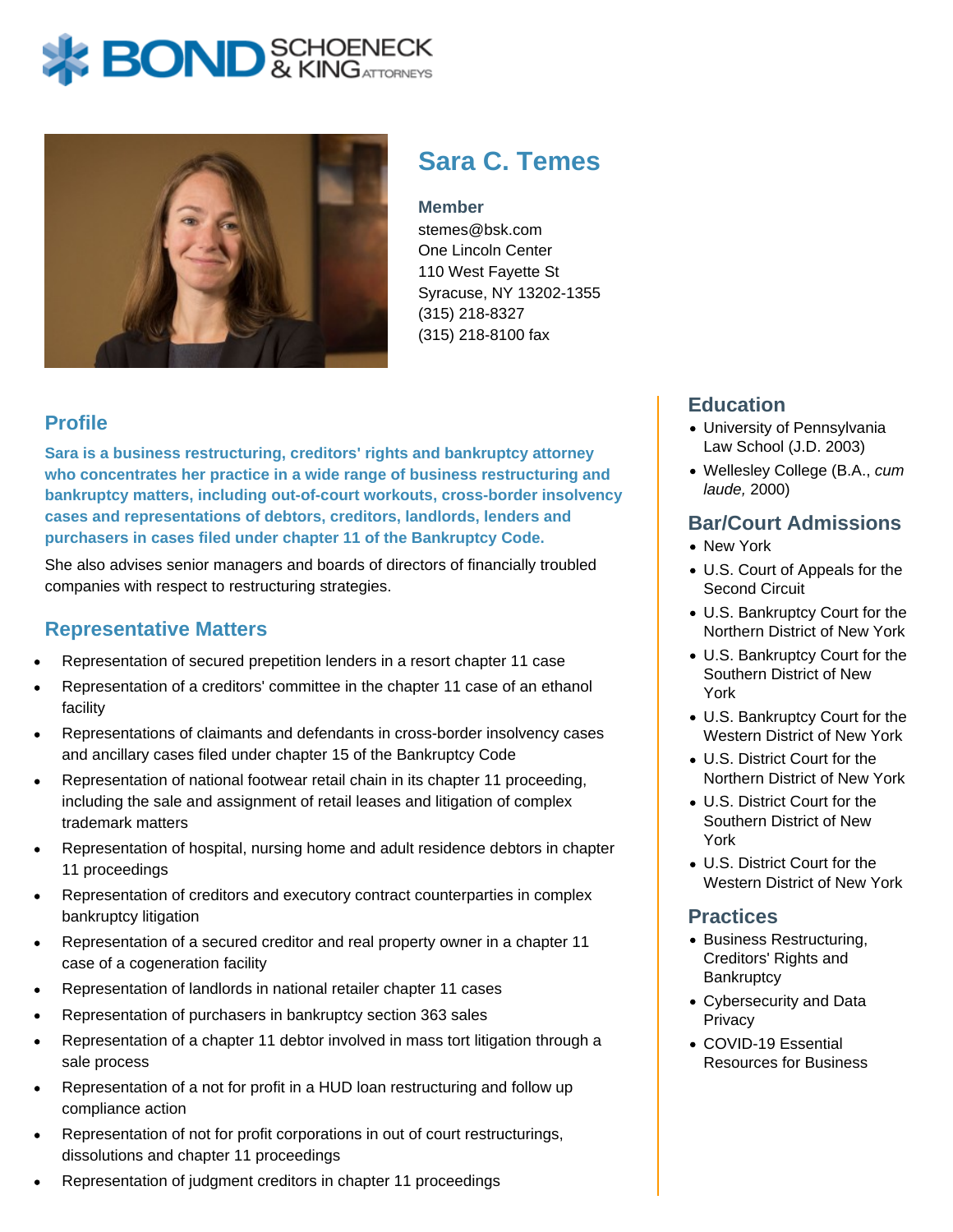

- Representation of a factoring company in a contractor chapter 11 case involving construction lien law
- Representation of insolvent property owners in tax assessment proceedings
- Representation of purchaser of commercial real property abroad from chapter 11 debtor

\*Certain of these matters were handled by Sara prior to her joining Bond.

#### **Honors & Affiliations**

- Listed in:
	- New York Super Lawyers®, Bankruptcy: Business, 2021  $\circ$ 
		- Upstate New York Rising Star, Bankruptcy: Business, 2018  $\blacksquare$
	- Martindale-Hubbell®, AV Preeminent Rated  $\circ$
- United States Bankruptcy Court for the Northern District of New York, Local Rules **Committee**
- IWIRC NY Shining Star, 2017
- Syracuse 40 Under 40 Honoree, 2015

#### **Representative Presentations**

- Supply Chain Disruptions, Mid-Atlantic Bankruptcy Workshop, August 5, 2022
- Trends in Chapter 11 Cases, Including Release and Common Controversial Plan Provisions, and Small Business and Subchapter V Subchapter V Trustee, 18th Annual WNY Bankruptcy Conference, June 8, 2022
- Transcript Withholding Compliance Webinar, Commission on Independent Colleges and Universities, May 26, 2022
- COVID-19 @ Work: Straight Talk Series Session V: Bankruptcy in the U.S., Employment Law Alliance, May 28, 2020
- Panel Member, Ethics: Have I Gone Too Far?, American Bankruptcy Institute 13th Annual Mid-Atlantic Conference, August 3-5, 2017
- Sterling Education Services, Inc., Landlord Tenant Law Seminar Bankruptcy Issues, 2013
- Bankruptcy Law Update, Bond In-House Counsel CLE Series, April 2010
- Bankruptcy Issues, New York State Bar Association Practical Skills Seminar, Collections and the Enforcement of Money Judgments, 2007

#### **Representative Publications**

- "Dynegy Parent Forced Into Bankruptcy," Bond Bankruptcy Report, July 17, 2012
- "Subtenant Rights Bankruptcy Court Takes a Practical Approach in Friendly Ice Cream Case," Bond Bankruptcy Report, May 22, 2012
- "American Airlines Unions Seek Bankruptcy Court Intervention," Bond Bankruptcy Report, May 14, 2012
- "Nondebtor Releases Permitted," Weil Gotshal & Manges Bankruptcy Bulletin, August 2006